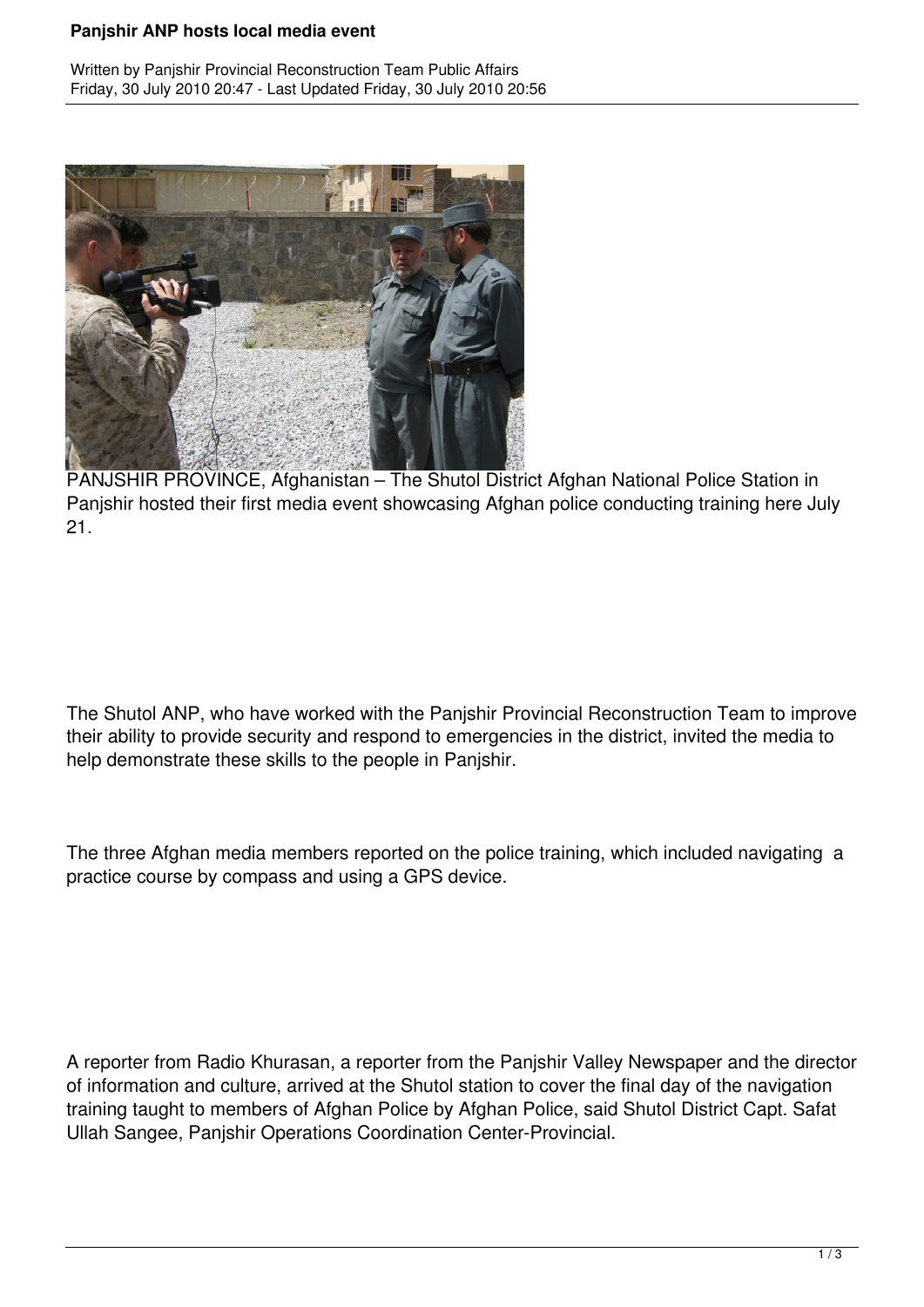## **Panjshir ANP hosts local media event**

Written by Panjshir Provincial Reconstruction Team Public Affairs Friday, 30 July 2010 20:47 - Last Updated Friday, 30 July 2010 20:56

"This training is a good example of Afghans taking the lead to teach other Afghans."

"This media event is important so the people see the good things we are doing," said Afghan National Army Col. Rajab Khan, commander of the Panjshir OCCP. "Sometimes people only see the bad things going on. When people hear about all of the positive things happening, they feel better and are encouraged to try to do better themselves."

In addition to covering the training, the media representatives conducted a question and answer interview with ANP Panjshir Provincial Chief Gen. Mullah Saboor.

Saboor made a clear connection between the media covering the improvements in training and the security of the province and country.

"The media is covering some very important training here," said Saboor. "We do a lot of training, and the media can show the people that we are working hard to keep them all secure."

Saboor concluded by letting people watching, reading or listening know that he appreciates the American PRT, and he wants the rest of the valley to continue supporting them as well.

"The last thing I want to say is 'Thank you,'" said Saboor. "Thank you to our American friends of PRT Panjshir. They leave their families at home for a long time to support us. We really do understand and appreciate their sacrifice."